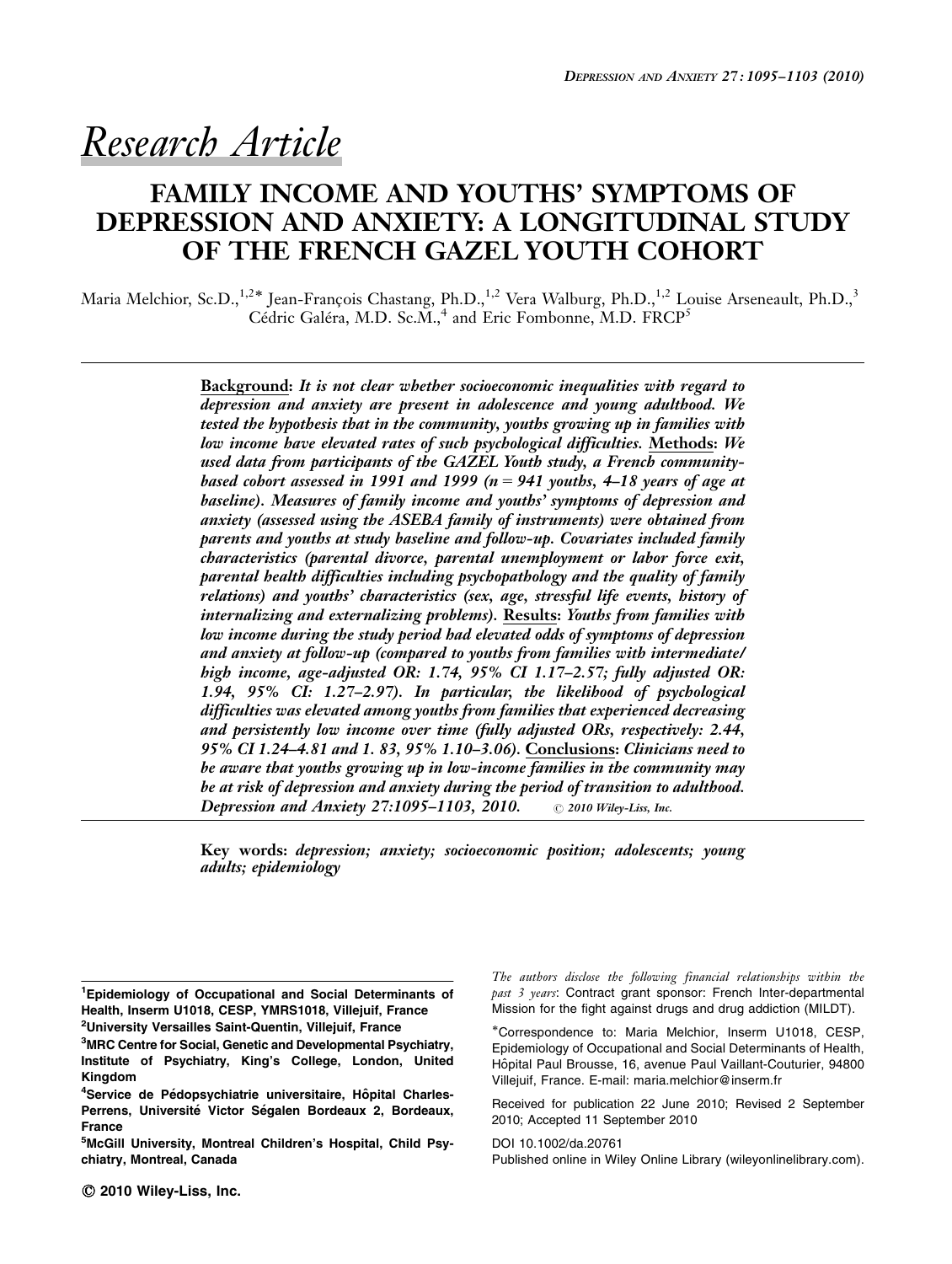# INTRODUCTION

**R**esearch suggests that depression, the most frequent mental disorder and second cause of morbidity in industrialized countries,  $^{[1]}$  is especially likely among individuals who belong to socioeconomically disadvantaged groups.[2] These inequalities are observed using various socioeconomic indicators past and current, such as parental socioeconomic position,<sup>[3]</sup> educational level, employment status, income level, and neighbourhood socioeconomic disadvantage.<sup>[2,4,5]</sup> Low socioeconomic position predicts the risk of depression and anxiety in adults; $^{[2,6,7]}$  however, studies conducted in youths have yielded inconsistent findings.[8–14]

It is important to note that, with notable exceptions,[8,12,14] past studies on socioeconomic factors and youths' symptoms of depression and anxiety were based on low-income samples, and it is not clear whether low socioeconomic position is related to internalizing symptoms in more varied populations. Moreover, the use of different measures of socioeconomic position (family income,  $[9,12]$  compound indices of family socioeconomic position<sup>[8,10,13]</sup> or neighbourhood socioeconomic characteristics<sup>[14]</sup>) raises the possibility that past study results varied with the socioeconomic indicator used.<sup>[15]</sup> In order to better understand and possibly prevent youths' internalizing symptoms, it is important to gain better knowledge of the role of socioeconomic circumstances from early on in life.

In this study, we use data from the Gazel Youth Study, a community sample based in France, to examine the association between long-term socioeconomic position, thought to be a precise measure of socioeconomic disadvantage,  $[16]$  and youths' symptoms of depression and anxiety.

Specifically, we test the hypothesis that socioeconomic circumstances, as assessed by family income over time, are associated with internalizing symptoms (anxious/depressed syndrome, withdrawn behavior, somatic complaints) in adolescence and young adulthood, that is during the period when most mental disorders onset.<sup>[17,18]</sup> Our analysis accounts for factors potentially related both to family income and youths' mental health, including family characteristics (parental divorce, parental unemployment or labor force exit, parental health difficulties including psychopathology, the quality of family relations) and youths' characteristics (sex, age, exposure to stressful life events, mental health difficulties at study baseline). We include these characteristics in our statistical models in order to estimate the association between our main variable of interest and youths' mental health net of their influence.

# MATERIALS AND METHODS

#### STUDY POPULATION

Participants were drawn from the GAZEL Youth study set up in 1991. Study youths were recruited via a parent who takes part in the GAZEL cohort study, an ongoing epidemiological cohort which

began in 1989 among employees of France's National Electricity and Gas Company (abbreviated EDF-GDF).[19,20] GAZEL cohort volunteers work in a variety of blue-collar and office jobs throughout France and benefited from high job stability and occupational mobility throughout their career. Since 1989, GAZEL study participants complete a yearly study questionnaire assessing health and associated factors (participation rate: approximately 75% each year,  $\langle 1\% \rangle$  loss to follow-up since study inception).

The GAZEL Youth study sample was stratified by family size and socioeconomic status according to 1991 census data to represent the socio-demographic characteristics of French youths.<sup>[19]</sup> Data were collected through postal questionnaires in 1991 (parental questionnaire) and at follow-up in 1999 (parental and youth questionnaires). At study baseline, 2,582 youths aged 4–18 years were included (62.2% participation rate). 1,268 parents (49.1%) and 1148 youths (44.5%) took part in the follow-up. These response rates are comparable to other mental health surveys conducted in France.<sup>[21]</sup> As previously reported, baseline participants were somewhat older than nonparticipants, more likely to have parents who were married, single, or widowed rather than divorced, and more likely to work in a high- rather than low-occupational grade. Follow-up participants were more likely than nonparticipants to be female, younger than 18 years of age, and to have parents who were nonsmokers and had high socioeconomic position; other socio-demographic or health characteristics, including parental and youth psychopathology, were not associated with study participation.<sup>[22,23]</sup>

The present analysis is based on all 941 families with complete data on income and mental health. Secondary analyses for which we conducted multiple imputations (Proc MIAnalyse) yielded results similar to our main findings hence we only report results on complete cases.

The GAZEL Youth study was approved by the French National Committee for data protection (CNIL: Commission Nationale Informatique et Liberté).

#### MEASURES

Family income. Family income data were obtained from participants' parents through GAZEL study questionnaires in 1989 and 2002. Median family income in the study was  $\langle 1,981 \rangle$  euros/ month at baseline and  $\langle 2,592 \rangle$  euros/month at follow-up, as compared with 2,250 and 2,730 euros/month in the French population of the same age during the same period.<sup>[24]</sup> Estimated mean family income in the study was 2,408 euros/month at baseline and 3,329 euros/month at follow-up, as compared with 2,695 and 3,516 euros/month in the French population of the same age during the same period.[25]

Following previous research,<sup>[26]</sup> we dichotomized family income using the sample median (baseline: low:  $<$  1,981 euros/month, high/ intermediate:  $\geq$ 1,981 euros/month; follow-up: low: <2,592 euros/ month, high/intermediate:  $\geq 2,592$  euros/month). Baseline and follow-up measures were then combined into a longitudinal indicator of family income (Ever low versus Always high/intermediate income). In additional analyses, we subdivided these two groups into four specific trajectories of family income (Always High/intermediate, Low to High/intermediate, High/intermediate to Low, Always Low) and studied their association with youths' mental health. In 40 cases, data were missing on one of the two family income measures; we then used the measure available to us as a proxy of longitudinal family income (in all cases, participants were exposed to low income and therefore classified in the "ever low income" group). In additional analyses of specific income trajectories, these missing data were excluded, yielding a sample of 901.

Youths' mental health. Youths' psychopathology was assessed using the ASEBA (Achenbach System of Empirically Based Assessment) family of instruments: the Child Behaviour Checklist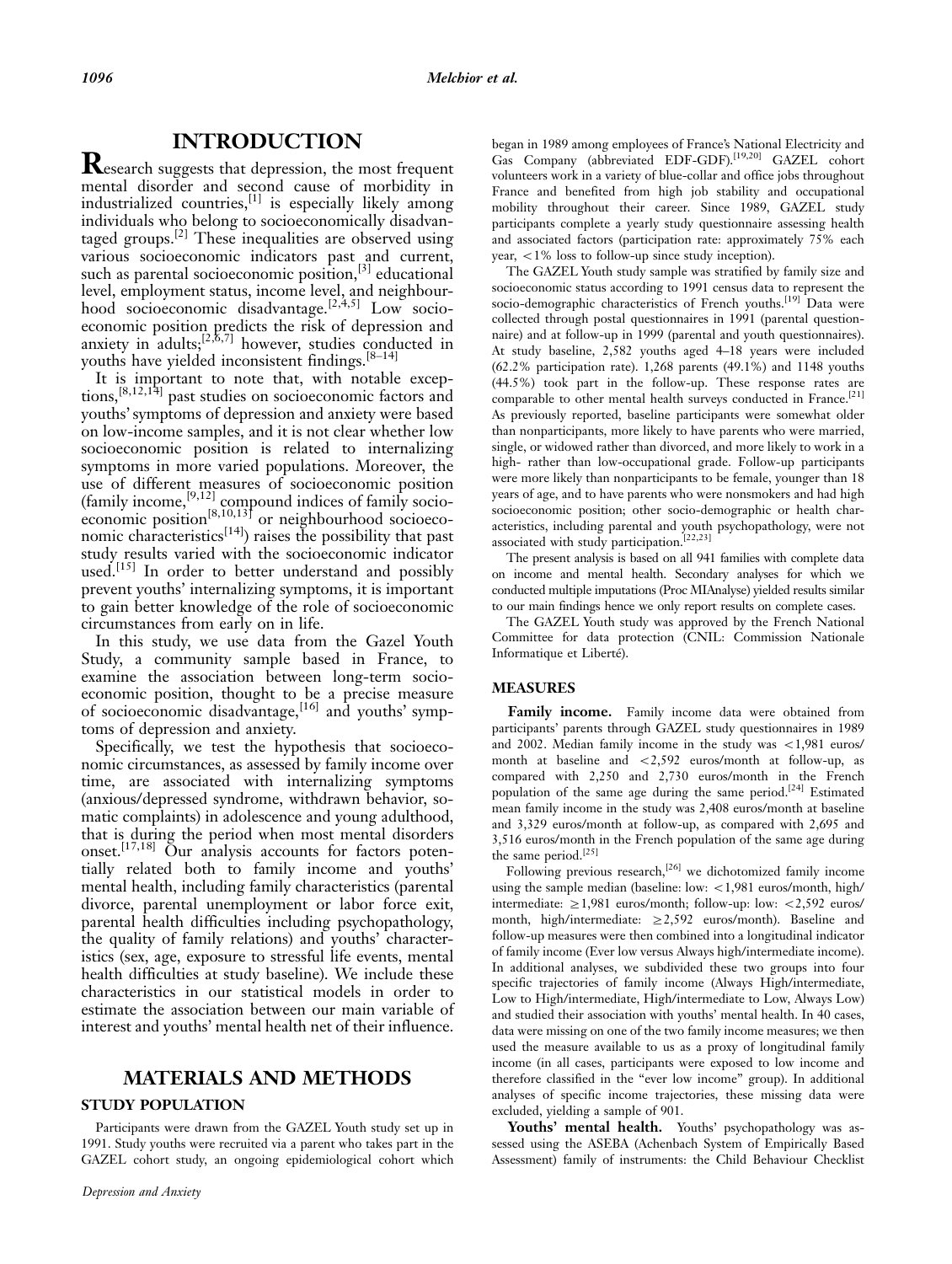administered to parents at study baseline and follow-up and the Youth Self-Report (YSR) administered to participating youths at followup.[27,28] This largely used psychometric instrument comprises 118 items on youths' behavior problems over a 6 months period, summed into symptom scales (internalizing and externalizing) and has previously been validated in French.[29–31] Youths' internalizing score (at baseline and follow-up) was based on three syndrome subscales: "anxious/depressed syndrome" (13 items), "withdrawn behavior" (8 items), and ''somatic complaints'' (10 items). Because mental health information from multiple informants is considered most valid, internalizing symptoms at follow-up were assessed combining parental and youths' own reports.[27] Symptom scores obtained from parents and youths were summed and dichotomized at the 85th percentile score to determine the presence of clinically significant internalizing symptoms.[8] Consistent with other research, in our study the correlation between parents' and youths' ratings of youths' internalizing symptoms was .5.[32] By combining information collected from parents and youths we were able to identify participants with the highest overall internalizing scores.[32,33] As suggested by the ASEBA manual, critical scores were calculated separately for each subscale.<sup>[28]</sup> In six cases, information from either parent or youth was missing; we then used the single measure available to us (the parent in one case and the youth in five cases). Due to high comorbidity between internalizing and externalizing symptoms, our analysis accounts for youths' externalizing symptoms at baseline, as assessed by two ASEBA subscales: ''aggressive behavior" and "rule-breaking behavior".<sup>[34]</sup>

Family characteristics. Family characteristics were obtained from GAZEL study data files. At baseline, parents reported their family situation (parents divorced/separated versus two-parent family) and the number of children in the household (1, 2, or  $\geq$ 3). Every year during follow-up (1991–1999), parents reported on their own and their spouse's important life events; this information was used to assess the baseline to follow-up occurrence of parental divorce (yes versus no), parental unemployment (yes versus no), parental labor force exit (yes versus no), parental health problems severe enough to result in hospitalization (yes versus no), parental psychopathology (i.e. the reference parent's depressive symptoms (yes versus no), treated depression (yes versus no) or treated sleep problems(yes versus no)). At follow-up, parents rated the quality of family relations on three scales (mother–father, youth–mother, youth–father), each scored 1–5 (from poor to excellent). To assess overall family relations, these three subscales were summed and divided into tertiles (good, intermediate, poor family relations).

Youths' characteristics. Youths' sociodemographic characteristics included youths' sex (male versus female) and age (4–10 years versus 11–18 years at baseline). At follow-up, youths were asked to report on five important life events in the preceding 12 months (lack of participation in group activities such as clubs or social groups, school change, death of a family member or close friend, severe health problems in a close person, loss of contact with close friends). Life events were summed and studied as a dichotomous variable ( $\geq$ 1 versus 0).

#### STATISTICAL ANALYSIS

We studied the association between family income and youths' clinically significant internalizing symptoms at follow-up (coded as dichotomous variables) (a) adjusting for youths' age, (b) additionally controlling the analysis for all covariates associated with youths' internalizing symptoms at a statistical significance level  $P<.20$  in ageadjusted models. Youths' age and sex, which influence rates of mental health difficulties,<sup>[35]</sup> were automatically included in the multivariate model. In additional analyses, we tested whether associations varied across different subscales of internalizing symptoms (anxious/ depressed syndrome, withdrawn behaviour, and somatic complaints).

All analyses were carried out using logistic regression implemented with the SAS statistical software.

# RESULTS

Characteristics of study participants and their families are presented in Table 1. Cross-sectional correlations between family income and youths' internalizing symptoms were .06 (*P*-value = .03) at baseline and .09 ( $P$ -value = .003) at follow-up. Youths' internalizing symptoms were associated with longitudinal family income (age-adjusted OR for ever low versus always high/intermediate: 1.74, 95% CI 1.17–2.57). Additionally, youths' internalizing symptoms were predicted by parental health problems, parental psychopathology, family relations, important life events, as well as internalizing and externalizing symptoms. These factors were not strongly associated with family income; nevertheless, we adjusted for them in multivariate regression models to estimate odds of youths' internalizing symptoms net of their influence.

In multivariate regression analysis controlled for parental labor force exit, parental health problems, parental psychopathology, family relations, youth's sex, youth's age, youth's important life events, youth's internalizing and externalizing symptoms (Table 2), the association between longitudinal family income and internalizing symptoms at follow-up remained statistically significant, such that in youths from families that experienced low income during follow-up the odds of significant internalizing symptoms were 1.96 times higher (95% CI 1.27–3.04) than in youths from families with high/intermediate income level. Additional analyses revealed that the association between family income and internalizing symptoms was stronger in male than in female participants (fully adjusted ORs, respectively: 2.67, 95% CI: 1.40–5.11 and 1.53, 95% CI 0.83–2.89) and in youths  $\epsilon$  = 18 years of age than in youths  $>19$  years of age (fully adjusted ORs, respectively: 2.22, 95% CI: 1.18–4.19 and 1.73, 95% CI 0.93–3.21); however, interaction terms between family income and youths' sex and youths' age were not statistically significant. Testing for statistical interactions between income trajectories and family relations we found no evidence of an additive effect of these two exposures (not shown).

As shown in Table 3, our age-adjusted analyses examining specific trajectories of family income and youths' mental health revealed that participants whose families experienced decreasing income (i.e. high/ intermediate income at baseline and low income at follow-up) and those who experienced persistently low income from baseline to follow-up were more likely to have internalizing symptoms at follow-up than participants from families that had high/intermediate income throughout the study period (respectively, age-adjusted ORs: 2.35, 95% CI 1.26–4.39 and 1.71, 95% CI 1.07–2.75). In multivariate analyses, these ORs remained statistically significant (fully adjusted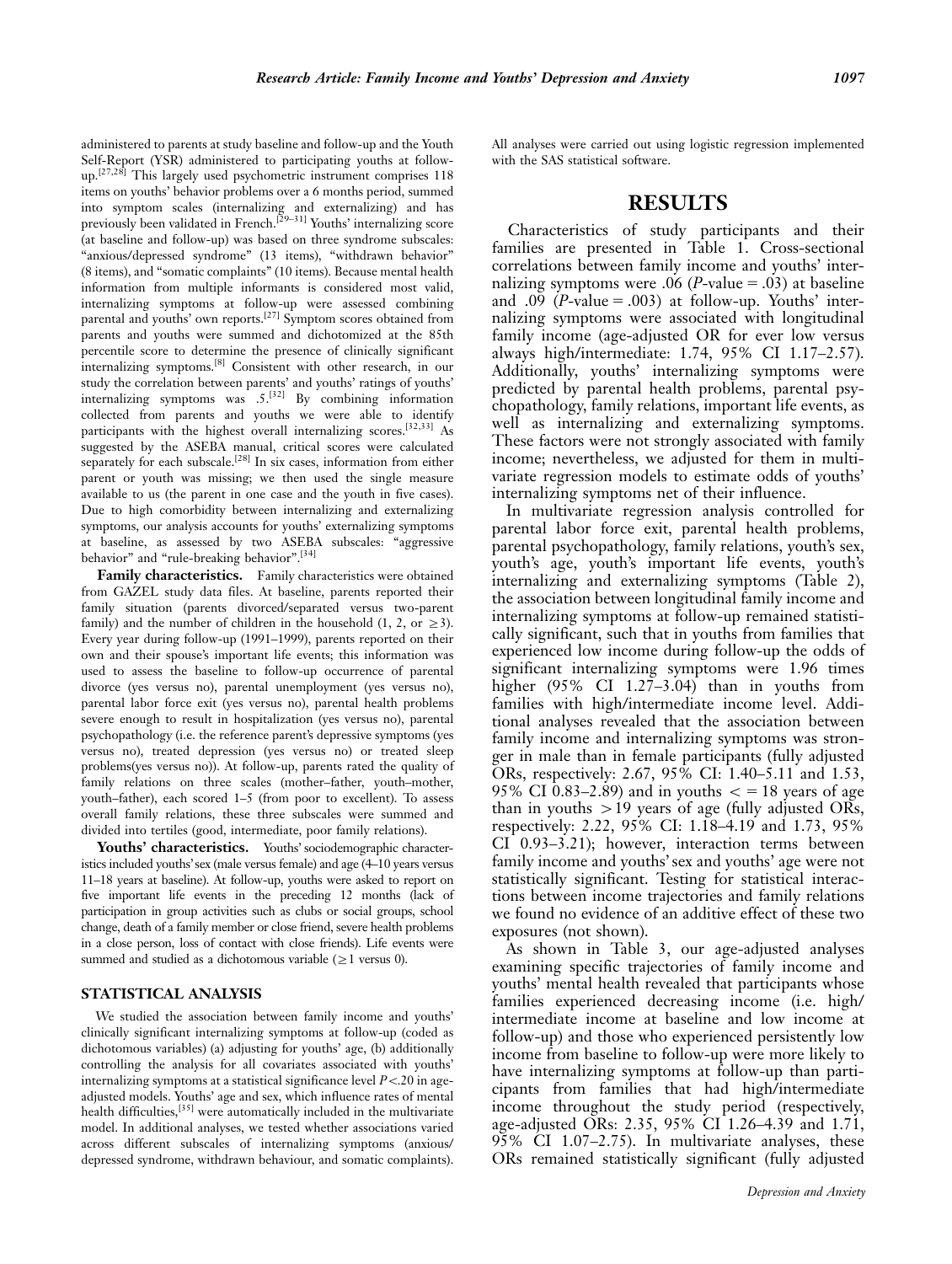|                                     | $\%$ (n)   | Age-adjusted OR (95% CI) | $P$ -value |
|-------------------------------------|------------|--------------------------|------------|
| Family characteristics              |            |                          |            |
| Longitudinal family income          |            |                          |            |
| Always high/intermediate            | 52.1 (490) | 1.0                      | 0.006      |
| Ever low                            | 47.9 (451) | $1.74(1.17-2.57)$        |            |
| Family situation                    |            |                          |            |
| Two-parent family                   | 96.2 (891) | 1.0                      | 0.41       |
| Parents divorced/separated          | 3.4(35)    | 1.4 $6(0.59-3.60)$       |            |
| Number of children in the household |            |                          |            |
| 1                                   | 16.0(151)  | 1.0                      | 0.55       |
| $\mathfrak{2}$                      | 36.9 (347) | $1.00(0.57-1.73)$        |            |
| $\geq$ 3                            | 47.1 (443) | $0.80(0.47-1.39)$        |            |
| Parental divorce                    |            |                          |            |
| $\rm No$                            | 84.2 (792) | 1.0                      | 0.59       |
| Yes                                 | 15.8 (149) | $1.15(0.69 - 1.91)$      |            |
| Parental unemployment               |            |                          |            |
| $\rm No$                            | 90.1 (848) | 1.0                      | 0.35       |
| Yes                                 | 9.9(93)    | $0.71(0.35-1.45)$        |            |
| Parental labor force exit           |            |                          |            |
| $\rm No$                            | 73.3 (690) | 1.0                      | 0.097      |
| Yes                                 | 26.7 (251) | $1.42(0.94 - 2.14)$      |            |
| Parental health problems            |            |                          |            |
| $\rm No$                            | 46.8 (440) | 1.0                      | 0.017      |
| Yes                                 | 53.2 (501) | $1.62(1.09-2.41)$        |            |
| Parental psychopathology            |            |                          |            |
| $\rm No$                            | 67.8 (638) | 1.0                      | 0.0066     |
| Yes                                 | 32.2 (303) | $1.73(1.16-2.56)$        |            |
| Family relations                    |            |                          |            |
| Good                                | 34.6 (326) | 1.0                      |            |
| Intermediate                        | 37.2 (350) | $2.69(1.56-4.64)$        | < 0.0001   |
| Poor                                | 28.2 (265) | $3.69(1.56 - 4.64)$      |            |
| Referent parent's sex               |            |                          |            |
| Male                                | 69.5 (654) | $\mathbf{1}$             | 0.62       |
| Female                              | 30.5 (287) | $1.11(0.73-1.69)$        |            |
| Youths' characteristics             |            |                          |            |
| Sex                                 |            |                          |            |
| Male                                | 47.5 (447) | 1.0                      | 0.53       |
| Female                              | 52.5 (494) | $0.88(0.60 - 1.30)$      |            |
| Age at baseline <sup>a</sup>        |            |                          |            |
| $4-10$ years                        | 50.1 (471) | 1.0                      | 0.24       |
| $11-18$ years                       | 49.9 (470) | $1.26(0.86 - 1.85)$      |            |
| Important life events               |            |                          |            |
| $\boldsymbol{0}$                    | 20.1 (189) | 1.0                      | 0.0014     |
| $\geq$ 1                            | 79.9 (752) | $2.99(1.53 - 5.86)$      |            |
| Baseline internalizing symptoms     |            |                          |            |
| Absent                              | 86.2 (811) | 1.0                      | < 0.0001   |
| Present                             | 13.8 (130) | $6.24(4.05-9.62)$        |            |
| Baseline externalizing symptoms     |            |                          |            |
| Absent                              | 86.5 (814) | 1.0                      | < 0.0001   |
| Present                             | 13.5 (127) | 5.43 (3.49-8.44)         |            |

| TABLE 1. Characteristics of adolescents and young adults in relation to internalizing symptoms: 8-year follow-up of the |  |  |  |
|-------------------------------------------------------------------------------------------------------------------------|--|--|--|
| GAZEL Youth study (%, n, age-adjusted ORs, P-value)                                                                     |  |  |  |

a The association between age and youths' internalizing symptoms at follow-up was tested in a univariate regression model.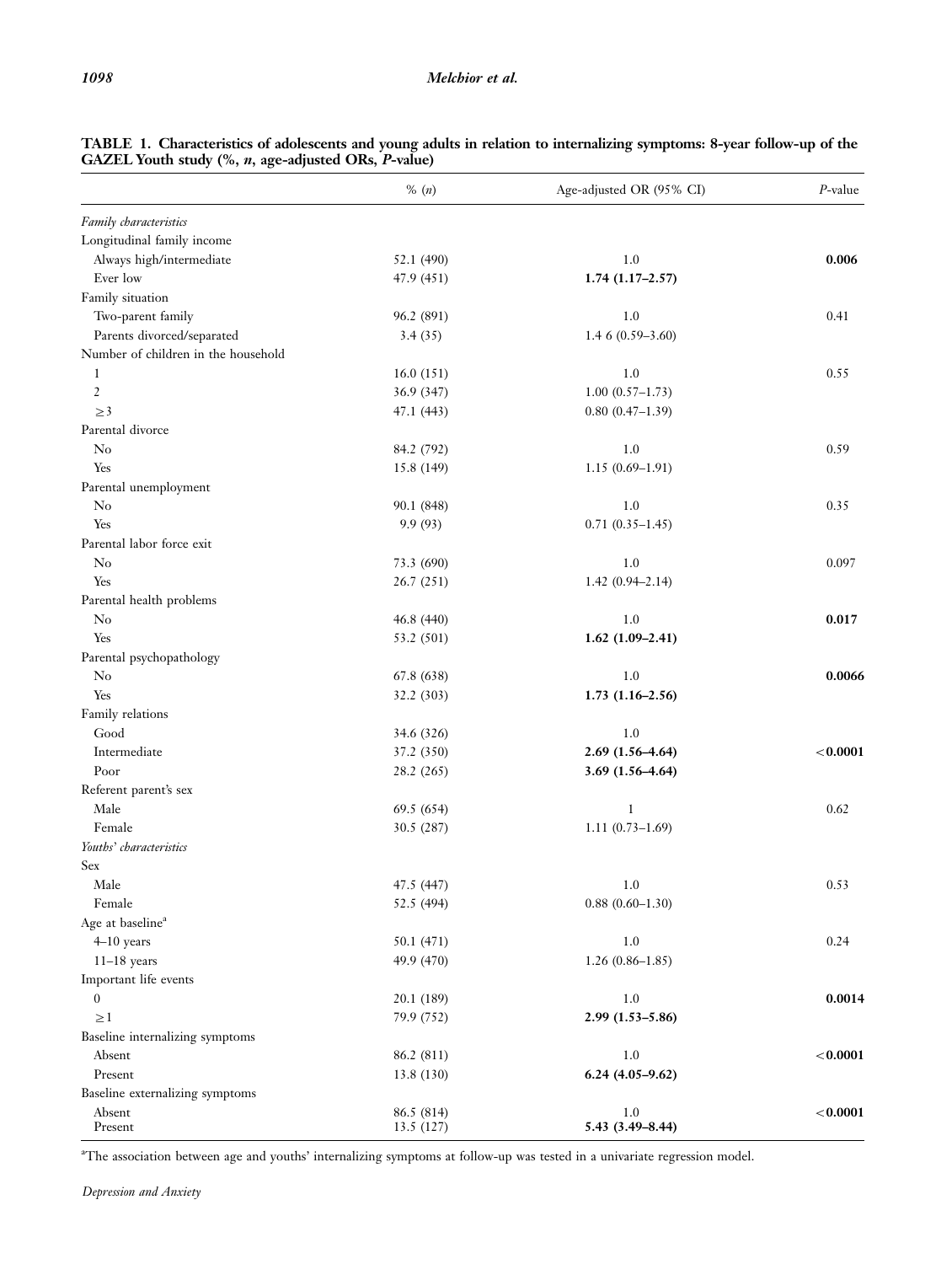| TABLE 2. Longitudinal family income and internalizing |
|-------------------------------------------------------|
| symptoms among adolescents and young adults of the    |
| GAZEL Youth study over an 8-year follow-up period:    |
| multivariate regression ( $n = 941$ , OR, 95% CI)     |

|                                 | OR (95% CI)         |
|---------------------------------|---------------------|
| Family characteristics          |                     |
| Longitudinal family income      |                     |
| Always high/intermediate        | 1.0                 |
| Ever low                        | $1.96(1.27-3.04)$   |
| Parental labor force exit       |                     |
| $\rm No$                        | 1.0                 |
| Yes                             | $1.16(0.73 - 1.86)$ |
| Parental health problems        |                     |
| Nο                              | 1.0                 |
| Yes                             | $1.38(0.88 - 2.15)$ |
| Parental psychopathology        |                     |
| $\rm No$                        | 1.0                 |
| Yes                             | $1.39(0.89 - 2.16)$ |
| Family relations                |                     |
| Good                            | 1.0                 |
| Intermediate                    | $2.25(1.22 - 4.16)$ |
| Poor                            | 2.54 (1.41-4.58)    |
| Youths' characteristics         |                     |
| Sex                             |                     |
| Male                            | 1.0                 |
| Female                          | $0.81(0.53 - 1.25)$ |
| Age at baseline                 |                     |
| $4-10$ years                    | 1.0                 |
| $11-18$ years                   | $1.31(0.84 - 2.05)$ |
| Important life events           |                     |
| $\theta$                        | 1.0                 |
| $\geq$ 1                        | $2.07(1.02 - 4.20)$ |
| Baseline internalizing symptoms |                     |
| Absent                          | 1.0                 |
| Present                         | $5.37(3.35 - 8.60)$ |
| Baseline externalizing symptoms |                     |
| Absent                          | 1.0                 |
| Present                         | $4.05(2.46 - 6.66)$ |

ORs: decreasing income: 2.44, 95% CI 1.24–4.81, persistently low income: 1.83, 95% 1.10–3.06).

Overall, the role of longitudinal family income appeared comparable with regard to the three subscales of internalizing symptoms (anxious/depressed symptoms, withdrawn behavior, and somatic complaints) (Fig. 1). In multivariate regression analyses, family income predicted youths' depressed/anxious syndrome as well as withdrawn behavior, but not somatic complaints (not shown).

#### DISCUSSION

Studying a community sample of adolescents and young adults, we found that youths from families that TABLE 3. Trajectories of family income in relation to internalizing symptoms among adolescents and young adults of the GAZEL Youth study over an 8-year followup period ( $n = 901$ , OR, 95% CI)

|                                            | $\boldsymbol{n}$ | OR (95% CI)         |
|--------------------------------------------|------------------|---------------------|
| Age-adjusted regression model              |                  |                     |
| Family income trajectory                   |                  |                     |
| High/intermediate-High/intermediate        | 490              | 1.0                 |
| Low-high/Intermediate                      | 117              | $1.43(0.78-2.63)$   |
| High/Intermediate-low                      | 79               | $2.35(1.26 - 4.39)$ |
| Low-Low                                    | 215              | $1.71(1.07-2.75)$   |
| Multivariate regression model <sup>a</sup> |                  |                     |
| Family income trajectory                   |                  |                     |
| High/intermediate-High/intermediate        | 490              | 1                   |
| Low-High/intermediate                      | 117              | $1.65(0.85-3.17)$   |
| High/intermediate-Low                      | 79               | $2.44(1.24 - 4.81)$ |
| $Low$ -Low                                 | 215              | $1.83(1.10-3.06)$   |

<sup>a</sup>The multivariate regression model is adjusted for parental labor force exit, parental health problems, parental psychopathology, family relations, youth's sex, youth's age, youth's important life events, youth's internalizing at baseline and externalizing problems at baseline.

experienced low income had elevated rates of internalizing symptoms. In particular, youths whose families had persistently low or decreasing income were especially vulnerable. After accounting for parental divorce, parental unemployment or labor force exit, parental health difficulties including psychopathology and the quality of family relations and youths' sex, age, exposure to stressful life events as well as prior history of internalizing and externalizing problems, the odds of significant symptoms of depression and anxiety among youths from families with low income were up to 96%. These multiple factors predicted youths' internalizing symptoms but were not strongly associated with family income. Further research is needed to test whether this is also observed in other community samples, in Europe as well as in the United States. Although socioeconomic factors have been found to predict internalizing symptoms among adults, ours is one of few studies to suggest that such socioeconomic inequalities can already be observed in youths.[8–11]

#### STRENGTHS AND LIMITATIONS

Our study presents several strengths: (1) a sample of community-based adolescents and young adults prospectively followed over a period of 8 years, (2) ascertainment of youths' psychological difficulties through combined self- and parent reports, which allowed us to identify youths' with high levels of distress as observed by multiple informants,  $[32,36]$  (3) data on family income and life events collected from parents independently of assessments of youths' characteristics and mental health, (4) data on family events related to income variation and youths' mental health collected yearly during the study period, which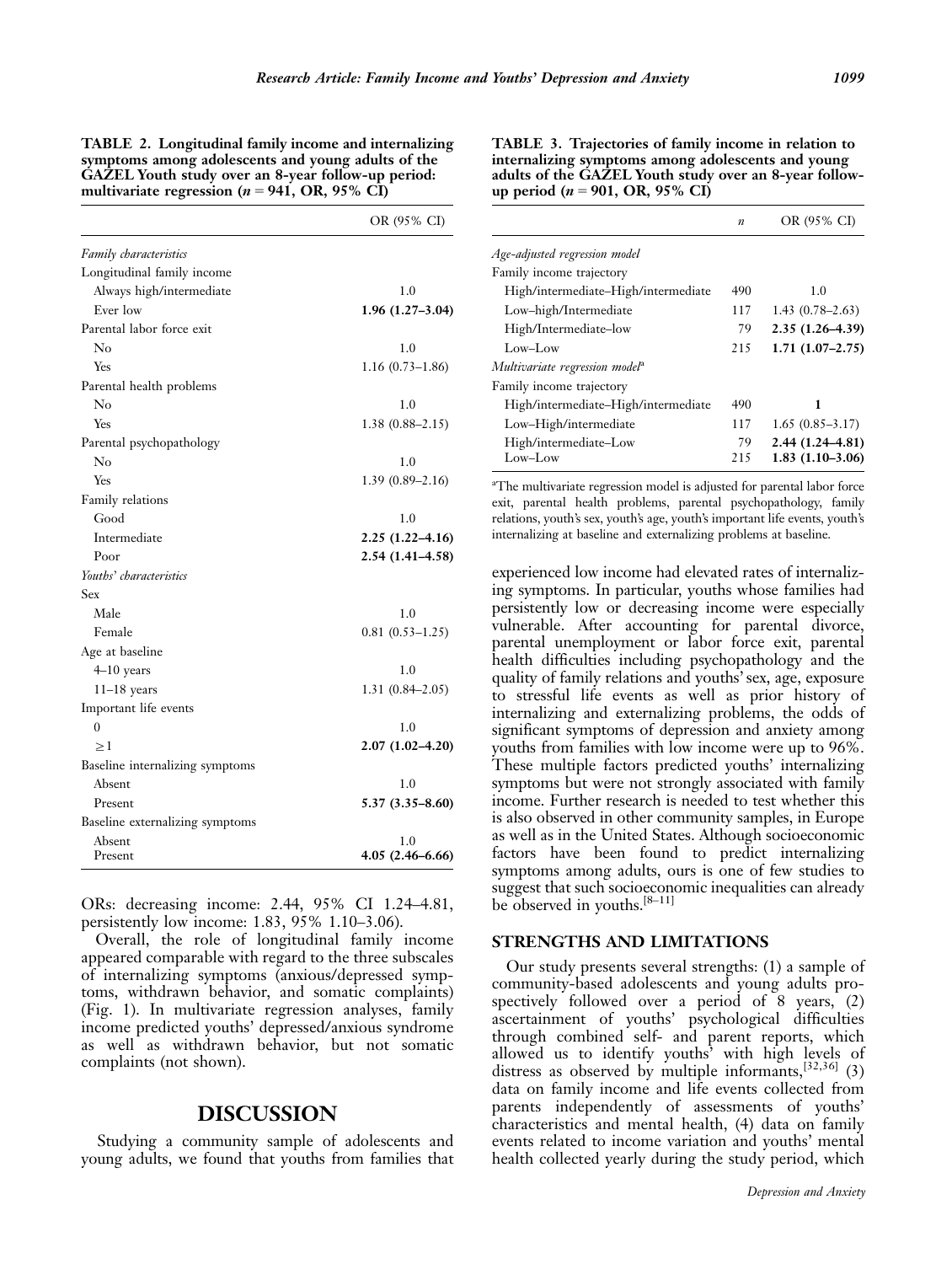

Figure 1. Longitudinal family income in relation to internalizing symptoms among adolescents and young adults: an 8-year follow-up of the GAZEL Youth Study ( $n = 941$ , % with symptoms, 95% CI).

made it possible to account for youths' changing circumstances and to study the association between youths' characteristics and mental health prospectively.

Before interpreting our findings, we need to acknowledge potential study limitations. First, our analysis was based on a sample of youths whose father or mother participated in an ongoing epidemiological study recruited among employees of a large national company. Therefore, although the GAZEL Youth study sample was selected to represent the sociodemographic and family characteristics of French youths, we could not study individuals experiencing the harshest forms of socioeconomic disadvantage. Prior research from the GAZEL cohort shows that socioeconomic factors are related to mental health in this population,  $[26,37]$  which implies that this sample is well suited to study social inequalities in health. Nevertheless, in the population at large, the association between low family income and youths' internalizing problems may be stronger than we report. Second, at follow-up, study participation rate was approximately 50% and youths from lower socioeconomic backgrounds were less likely to participate. Yet participants and nonparticipants did not differ in terms of baseline mental health, and our sample appears representative of the entire cohort in terms of health. Third, our followup measure of family income was obtained after the assessment of youths' mental health, raising the possibility of exposure misclassification. Reassuringly, during the short interval between income and mental health measurements, follow-up income groups did not differ with regard to the prevalence of events likely to influence both family income and mental health (parental divorce, unemployment, labor market exit). Moreover, only 9.4% of study participants in the ever low income group were exposed to low income only at follow-up. Fourth, parental psychopathology was assessed using a global measure of depressive symptomatology obtained from the reference parent. To strengthen our assessment, we combined parental reports of psychological problems every year during the 8-year follow-up period. Moreover, we additionally controlled the analyses for health problems severe enough to result in hospitalization in both parents during the entire follow-up period, which allowed us to account for the most severe forms of parental psychopathology. Importantly, prior research reported that parental mental illness does not entirely explain the association between socioeconomic circumstances and youths' internalizing symptoms,[8,38,39] which is consistent with our results.

### SOCIOECONOMIC FACTORS AND YOUTHS' INTERNALIZING SYMPTOMS

Compared to youths whose families had high/ intermediate income, those whose families experienced low income were more likely to have significant symptoms of depression and anxiety. Our detailed analyses revealed that this pattern was primarily driven by elevated levels of depression and anxiety among youths whose families experienced low income persistently from childhood on or when the youths were in their late teens or early twenties. This suggests that at the time when youths are especially vulnerable to internalizing symptoms, concomittant socioeconomic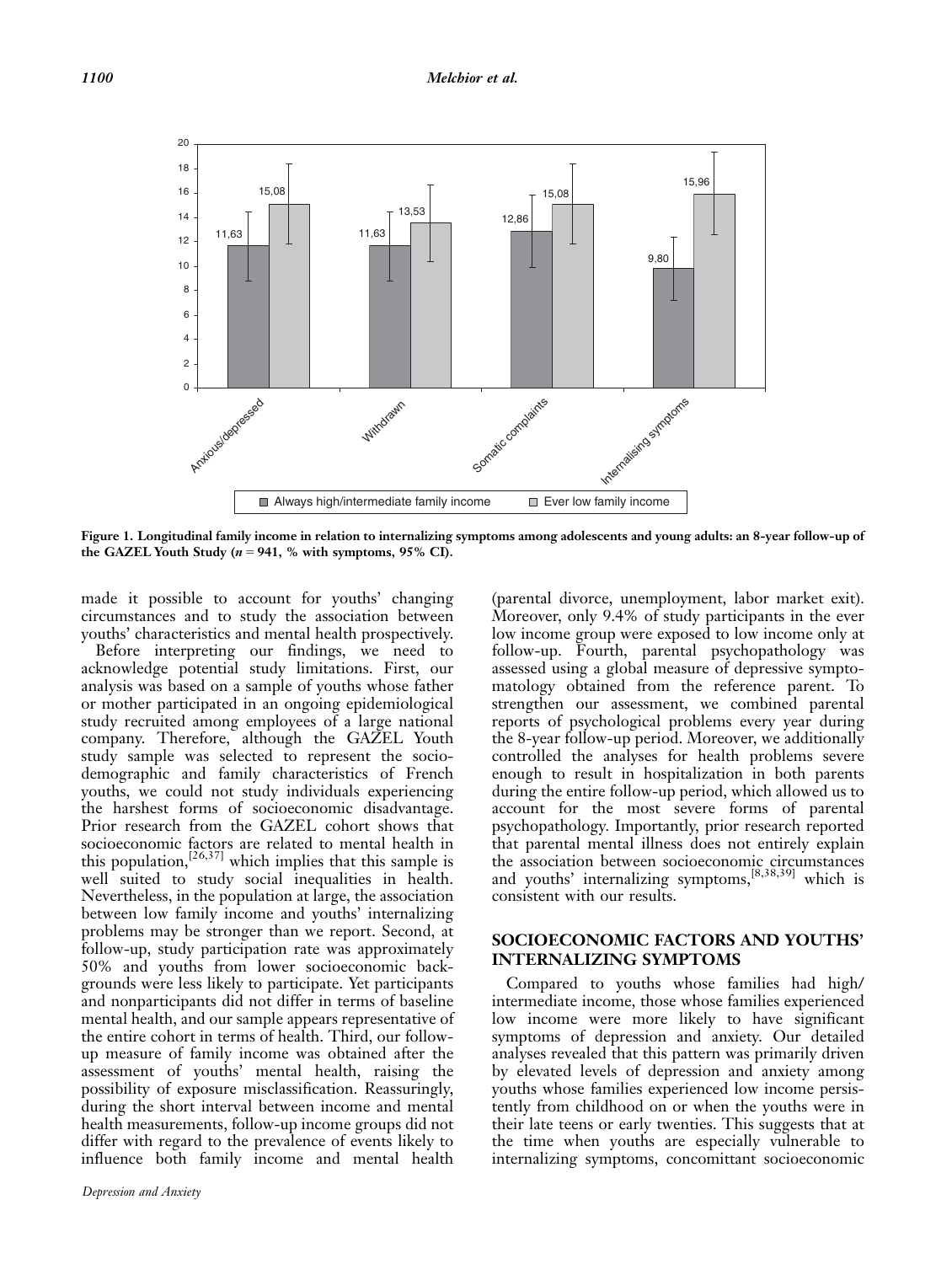difficulties, whether they are long-lasting or recent, constitute relevant risk markers. Among symptoms included in the overall internalizing score, family income was associated with a depressed/anxious syndrome and with withdrawn behavior but not with somatic complaints, suggesting that these different dimensions of youths' psychological well-being have different risk factors.[40]

Socioeconomic disadvantage may shape youths' mental health in several ways: (1) through the lasting effects of early life experiences, (2) through influences on academic and socioeconomic attainment, (3) through direct biological mechanisms. In this study, we accounted for the first mechanism by controlling the analyses for family disruption,<sup>[3,41]</sup> parental physical and mental illness,  $[42]$  and family conflict.  $[43]$  Our results indicated that, with the exception of family disruption which previously has not been consistently associated with long-term patterns of mental health.<sup>[42]</sup> these factors were associated with youths' mental health in univariate analyses, but did not explain the effect of longitudinal family income. Additional risk factors that could contribute to socioeconomic inequalities in youths' mental health difficulties but which we were not able to control for in this study include acute financial difficulties, <sup>[42]</sup> malnutrition, <sup>[44]</sup> harsh parenting, and childhood maltreatment.<sup>[41,45-49]</sup>

Family socioeconomic position could also influence long-term mental health through youths' own academic and socioeconomic attainment.<sup>[50]</sup> Thus, as suggested by prior research, low socioeconomic position could set into motion a cycle of persistent disadvantage with long-term mental health consequences.<sup>[51,52]</sup> We could not examine this question in detail because participants were aged 12–26 years at the time of follow-up and most had not yet achieved significant educational milestones. However, participants are currently in their 20s and early 30s, and owing to a new wave of data collection currently under way, in the future we will be able to study the impact of health status on socioeconomic attainment and the ways in which educational achievement mediates this relationship.

Finally, socioeconomic adversity may result in a heightened biological response to stress.<sup>[53]</sup> Relevant to the occurrence of internalizing disorders such as depression and anxiety, this may become manifest through elevated stress-hormone levels,<sup>[54]</sup> an increased inflammatory response,<sup>[55,56]</sup> and changes in brain morphology and functioning at the level of the hippocampus.<sup>[57]</sup> Current evidence suggests that brain development is most sensitive to sustained adversity; however, this hypothesis is still under study.<sup>[58]</sup>

### **CONCLUSIONS**

Reducing socioeconomic inequalities with regard to mental health may entail addressing the needs of youths whose families experience low income and who appear especially vulnerable to significant internalizing symptoms upon entering adulthood. For instance, income support programs such as the US-based New Hope intervention [http://www.mdrc.org/publications/ 488/overview.html] have shown to benefit families and improve children's outcomes; such preventive strategies should be disseminated more widely.

Acknowledgments. The authors express their thanks to EDF-GDF, especially the Service des Etudes Médicales and the Service Général de Médecine de Contrôle, and to the "Caisse centrale d'action sociale du personnel des industries électrique et gazière". We also acknowledge the Postprofessional Risks —Cohorts team at INSERM U687—Cnamts, in charge of managing the GAZEL cohort. Additionally, we are grateful to Pâquerette Goldberg from INSERM Unit 687 and to Dr. Johnston from the Institute for Survey Research, Ann Arbor, MI. Maria Melchior is the recipient of a Young Researcher Award from the French National Research Agency (ANR).

Dr. Fombonne has received honorarium from Glaxo Wellcome and the US Department of Health in the autism-vaccine controversy.

# REFERENCES

- 1. World Health Organization. World health report 2001-mental health: new understanding, new hope 2001.
- 2. Lorant V, Deliege D, Eaton W, Robert A, Philippot P, Ansseau M. Socioeconomic inequalities in depression: a metaanalysis. Am J Epidemiol 2003;157:98–112.
- 3. Gilman SE, Kawachi I, Fitzmaurice GM, Buka L. Socioeconomic status, family disruption and residential stability in childhood: relation to onset, recurrence and remission of major depression. Psychol Med 2003;33:1341–1355.
- 4. Andersen I, Thielen K, Nygaard E, Diderichsen F. Social inequality in the prevalence of depressive disorders. J Epidemiol Community Health 2009;63:575–581.
- 5. Henderson C, Diez Roux AV, Jacobs Jr DR, Kiefe CI, West D, Williams DR. Neighbourhood characteristics, individual level socioeconomic factors, and depressive symptoms in young adults: the CARDIA study. J Epidemiol Community Health 2005;59: 322–328.
- 6. Stansfeld SA, Clark C, Rodgers B, Caldwell T, Power C. Childhood and adulthood socio-economic position and midlife depressive and anxiety disorders. Br J Psychiatry 2008;192: 152–153.
- 7. Wittchen HU, Zhao S, Kessler RC, Eaton WW. DSM-III-R generalized anxiety disorder in the National Comorbidity Survey. Arch Gen Psychiatry 1994;51:355–364.
- 8. Amone-P'olak K, Burger H, Ormel J, Huisman M, Verhulst FC, Oldehinkel AJ. Socioeconomic position and mental health problems in pre- and early-adolescents: the TRAILS study. Soc Psychiatry Psychiatr Epidemiol 2009;44:231–238.
- 9. Costello EJ, Compton SN, Keeler G, Angold A. Relationships between poverty and psychopathology: a natural experiment. J Am Med Assoc 2003;290:2023–2029.
- 10. Miech RA, Caspi A, Moffitt TE, Entner Wright BR, Silva PA. Low socioeconomic status and mental disorders: a longitudinal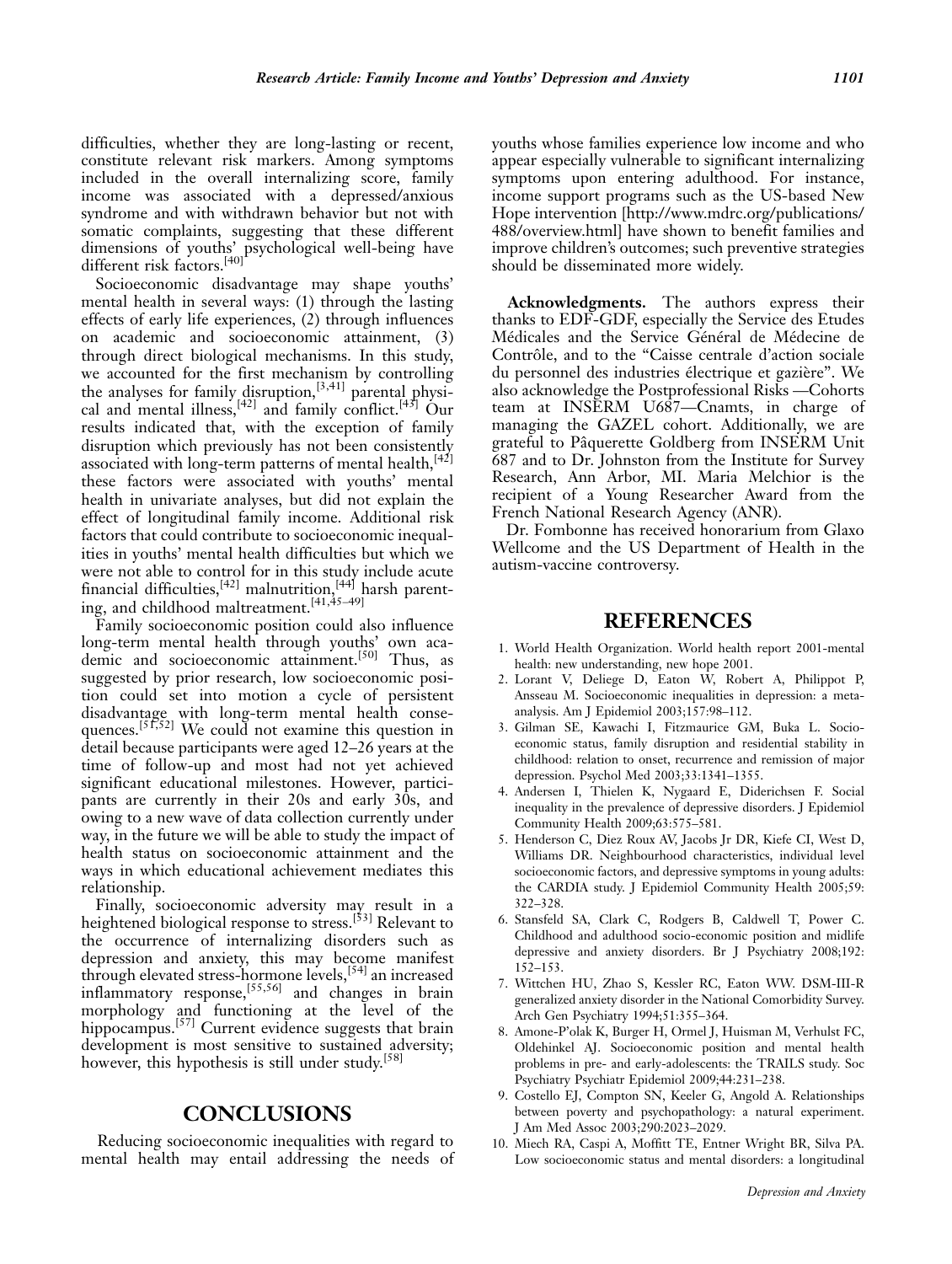study of selection and causation in young adulthood. Am J Sociol 1999;104:1096–1131.

- 11. Muntaner C, Eaton WW, Miech R, O'Campo P. Socioeconomic position and major mental disorders. Epidemiol Rev 2004;26: 53–62.
- 12. Tracy M, Zimmerman FJ, Galea S, McCauley E, Stoep AV. What explains the relation between family poverty and childhood depressive symptoms? J Psych Res 2008;42:1163–1175.
- 13. Wadsworth ME, Achenbach TM. Explaining the link between low socioeconomic status and psychopathology: testing two mechanisms of the social causation hypothesis. J Consult Clin Psychol 2005;73:1146–1153.
- 14. Xue Y, Leventhal T, Brooks-Gunn J, Earls FJ. Neighborhood residence and mental health problems of 5- to 11-year-olds. Arch Gen Psychiatry 2005;62:554–563.
- 15. Lynch J, Kaplan GA. Socioeconomic position. In: Berkman LF, Kawachi I, editors. Social Epidemiology. New York: Oxford Press; 2000:13–35.
- 16. Krieger N. Measuring social class in the US public health research: concepts, methodologies and guidelines. Annu Rev Public Health 1997;18:341–378.
- 17. Colman I, Ploubidis GB, Wadsworth ME, Jones PB, Croudace TJ. A longitudinal typology of symptoms of depression and anxiety over the life course. Biol Psychiatry 2007;62:1265–1271.
- 18. Kim-Cohen J, Caspi A, Moffitt TE, Harrington H, Milne BJ, Poulton R. Prior juvenile diagnoses in adults with mental disorder: developmental follow-back of a prospective longitudinal cohort. Arch Gen Psychiatry 2003;60:709–711.
- 19. Fombonne E, Vermeersch S. Les enfants de la cohorte GAZEL: I-Prévalence des contacts avec le système médicoéducatif pour raisons psychologiques, et facteurs associés. Rev Epidemiol Sante Publique 1997;45:29–40.
- 20. Goldberg M, Leclerc A, Bonenfant S, et al. Cohort profile: the GAZEL Cohort Study. Int J Epidemiol 2007;36:32–39.
- 21. Alonso J, Angermeyer MC, Bernert S, et al. Prevalence of mental disorders in Europe: results from the European Study of the Epidemiology of Mental Disorders (ESEMeD) project. Acta Psychiatr Scand 2004;21–27.
- 22. Galéra C, Fombonne E, Chastang JF, Bouvard M. Childhood hyperactivity-inattention symptoms and smoking in adolescence. Drug Alcohol Depend 2005;78:101–108.
- 23. Galéra C, Bouvard MP, Encrenaz G, Messiah A, Fombonne E. Hyperactivity-inattention symptoms in childhood and suicidal behaviors in adolescence: the Youth Gazel Cohort. Acta Psychiatr Scand 2008;118:480–489.
- 24. INSEE. Revenu disponible par ménage (moyenne et médiane) 2009 [Available online].
- 25. INSEE. Revenu disponible par ménage selon l'âge de la personne de référence 2010 [Available online].
- 26. Melchior M, Chastang J-F, Leclerc A, Ribet C, Rouillon F. Low socioeconomic position and depression persistence: longitudinal results from the GAZEL cohort study. Psychiatry Res 2010;177: 92–96.
- 27. Achenbach TM. Manual for the Child Behavior Checklist/4–18. Burlington, VT: University of Vermont Department of Psychology; 1991.
- 28. ASEBA (Achenbach System of Empirically-Based Assessment). 2007 [Available online].
- 29. Fombonne E. The use of questionnaires in child psychiatry research: measuring their performance and choosing an optimal cut-off. J Child Psychol Psychiatry 1991;32:677–693.
- 30. Fombonne E. The Chartres Study: I. Prevalence of psychiatric disorders among French school-age children. Br J Psychiatry 1994;164:69–79.
- 31. Stanger C, Fombonne E, Achenbach TM. Epidemiological comparisons of American and French children: parent reports of problems and competencies for ages 6–11. Europ Child Adolesc Psychiatry 1994;3:16–28.
- 32. Klaus NM, Mobilio A, King CA. Parent-adolescent agreement concerning adolescents' suicidal thoughts and behaviors. J Clin Child Adolesc Psychol 2009;38:245–255.
- 33. Achenbach TM, Rescorla LA. Manual for the ASEBA Adult forms & profiles. Burlington, VT: University of Vermont, Research Center for Children, Youth & Families; 2003.
- 34. Rowe R, Rijsdijk FV, Maughan B, Eley TC, Hosang GM, Eley TC. Heterogeneity in antisocial behaviours and comorbidity with depressed mood: a behavioural genetic approach. J Child Psychol Psychiatry 2008;49:526–534.
- 35. Maughan B, Collishaw S, Meltzer H, Goodman R. Recent trends in UK child and adolescent mental health. Soc Psychiatry Psychiatr Epidemiol 2008;43:305–310.
- 36. Weissman MM, Wickramaratne P, Warner V, et al. Assessing psychiatric disorders in children. Discrepancies between mothers' and children's reports. Arch Gen Psychiatry 1987;44:747–753.
- 37. Melchior M, Berkman LF, Niedhammer I, Zins M, Goldberg M. Multiple work and family demands and mental health: a prospective study of psychiatric sickness absence in the French GAZEL study. Soc Psychiatry Psychiatr Epidemiol 2007;42:573–582.
- 38. Leve LD, Kim HK, Pears KC. Childhood temperament and family environment as predictors of internalizing and externalizing trajectories from ages 5 to 17. J Abnorm Child Psychol 2005;33:505–520.
- 39. Mendelson T, Kubzansky LD, Datta GD, Buka SL. Relation of female gender and low socioeconomic status to internalizing symptoms among adolescents: a case of double jeopardy? Soc Sci Med 2008;66:1284–1296.
- 40. Costello EJ, Egger HL, Angold A. The developmental epidemiology of anxiety disorders: phenomenology, prevalence, and comorbidity. Child Adolesc Psychiatr Clin N Am 2005;14:631–648.
- 41. Afifi TO, Boman J, Fleisher W, Sareen J. The relationship between child abuse, parental divorce, and lifetime mental disorders and suicidality in a nationally representative adult sample. Child Abuse Negl 2009;33:139–147.
- 42. Kestila L, Koskinen S, Martelin T, et al. Determinants of health in early adulthood: what is the role of parental education, childhood adversities and own education? Eur J Public Health 2006;16:306–315.
- 43. Paradis AD, Reinherz HZ, Giaconia RM, Beardslee WR, Ward K, Fitzmaurice GM. Long-term impact of family arguments and physical violence on adult functioning at age 30 years: findings from the simmons longitudinal study. J Am Acad Child Adolesc Psychiatry 2009;48:290–298.
- 44. Weinreb L, Wehler C, Perloff J, et al. Hunger: its impact on children's health and mental health. Pediatrics 2002;110:e41.
- 45. Belsky J, Bell B, Bradley RH, Stallard N, Stewart-Brown SL. Socioeconomic risk, parenting during the preschool years and child health age 6 years. Eur J Public Health 2007;17:508–513.
- 46. Gilbert R, Widom CS, Browne K, Fergusson D, Webb E, Janson S. Burden and consequences of child maltreatment in high-income countries. Lancet 2009;373:68–81.
- 47. Herrenkohl RC, Russo MJ. Abusive early child rearing and early childhood aggression. Child Maltreat 2001;6:3–16.
- 48. Hussey JM, Chang JJ, Kotch JB. Child maltreatment in the United States: prevalence, risk factors, and adolescent health consequences. Pediatrics 2006;118:933–942.
- 49. Sidebotham P, Heron J, Golding J. Child maltreatment in the ''Children of the Nineties:'' deprivation, class, and social networks in a UK sample. Child Abuse Negl 2002;26:1243–1259.
- 50. Richards M, Wadsworth ME. Long term effects of early adversity on cognitive function. Arch Dis Child 2004;89:922–927.